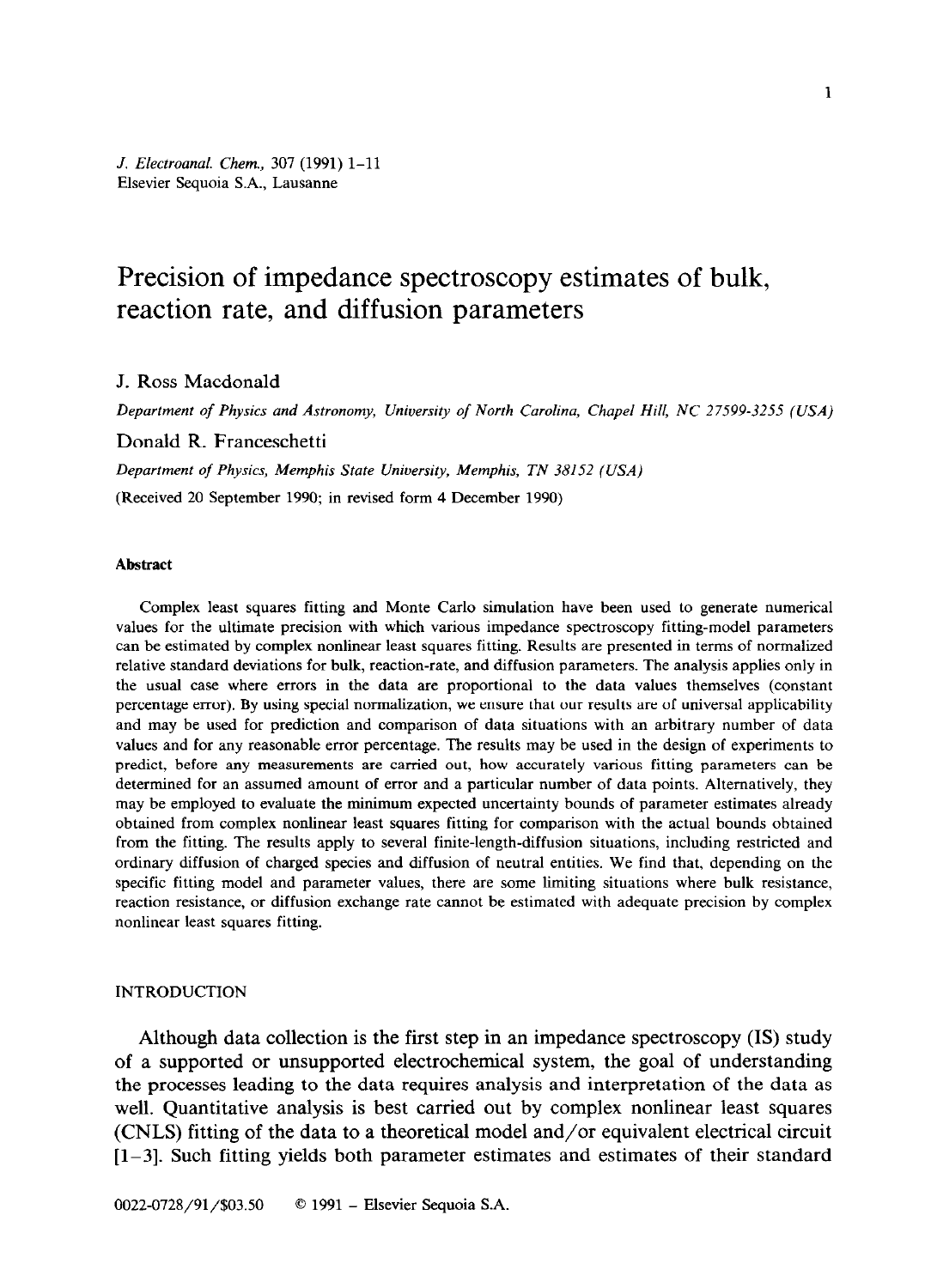deviations (SD). Comparison of a parameter estimate and its estimated SD allows one to quantify the importance of that parameter to the fit and to compare all parameter estimates on this basis. To do so in a scale-invariant way, it is convenient to define the (estimated) relative standard deviation (RSD) or coefficient of variation, of a parameter: the quotient of the estimated SD by the parameter estimate itself. Then fitting results for a parameter *A* may be written in the forms  $A(1 \pm RSD)$  or  $A | RSD$ , where the second form may be used for brevity. Clearly, when a RSD value is of the order of or greater than 30%, the parameter is poorly estimated by the data, and one would like to obtain RSD values of 5% or less.

A single CNLS fit is but one from a universe of possibilities and depends directly on the specific errors present in the data. Thus, it may be well or poorly representative of the true situation. Therefore, it is worthwhile using Monte Carlo (MC) simulation methods to derive some universal RSD results for well-specified electrochemical situations important in the IS area. To do so, one picks a theoretical model (usually in the form of an equivalent circuit) representing the situation of interest, derives exact response "data" from it, and then carries out a large number (say  $K$ ) of CNLS fits of such data after contamination with independent random errors drawn from a known error probability distribution. Each CNLS-fit replication involves a new and independent set of errors, and the final  $K$  parameter and RSD estimates are themselves averaged and their own RSD's determined. By picking K sufficiently large, one can ensure that the averaged quantities have as high precision as desired.

Here, we are concerned with RSD results for some bulk, reaction, and diffusionrelated equivalent circuit parameters. We use sufficiently small errors that parameter bias, always associated with nonlinear least squares fitting [3,4], is negligible and focus attention on precise RSD results of nearly universal applicability. Since one usually finds for typical IS data that the errors (as mirrored by the residuals between data and model predictions) are, for a good fit, close to a constant percentage of the model predictions, we use this proportional-error assumption in our present MC study. To do so, we draw values randomly from a Gaussian distribution with zero mean and a SD of  $\sigma_r$ , i.e. N(0,  $\sigma_{\Gamma}^2 I$ ), where I is the unit vector. Let  $Y_{0i} = Y'_{0i} + jY''_{0i}$  represent the exact model prediction (at any immittance level) for the *i*th data point, where  $i = 1, 2, ..., N$  and  $j = \sqrt{(-1)}$ . Then the corresponding synthetic data values are calculated as  $y_i = y'_i + jy''_i$ , where  $y'_i \equiv y'_{0i}[1 + j]$  $\sigma_r N(0, I_i)$ ] and similarly for the imaginary part. Here,  $N(0, I_i)$  is a random sample from the Gaussian distribution of zero mean and unity SD. We use entirely independent Gaussian values for the random error contributions to the real and imaginary parts of  $y_i$ , but even using the same values for these contributions makes a negligible difference in SD estimates. As the above shows, the SD  $\sigma$ <sub>r</sub> determines the size of the proportional errors in the MC "data".

# **UNIVERSAL NORMALIZATION**

It turns out that for the usual IS data situation, one where  $N > 25$  and  $\sigma_r < 0.2$ , parameter SD estimates are quite closely proportional to  $\sigma_r/\sqrt{N}$ . Thus, a new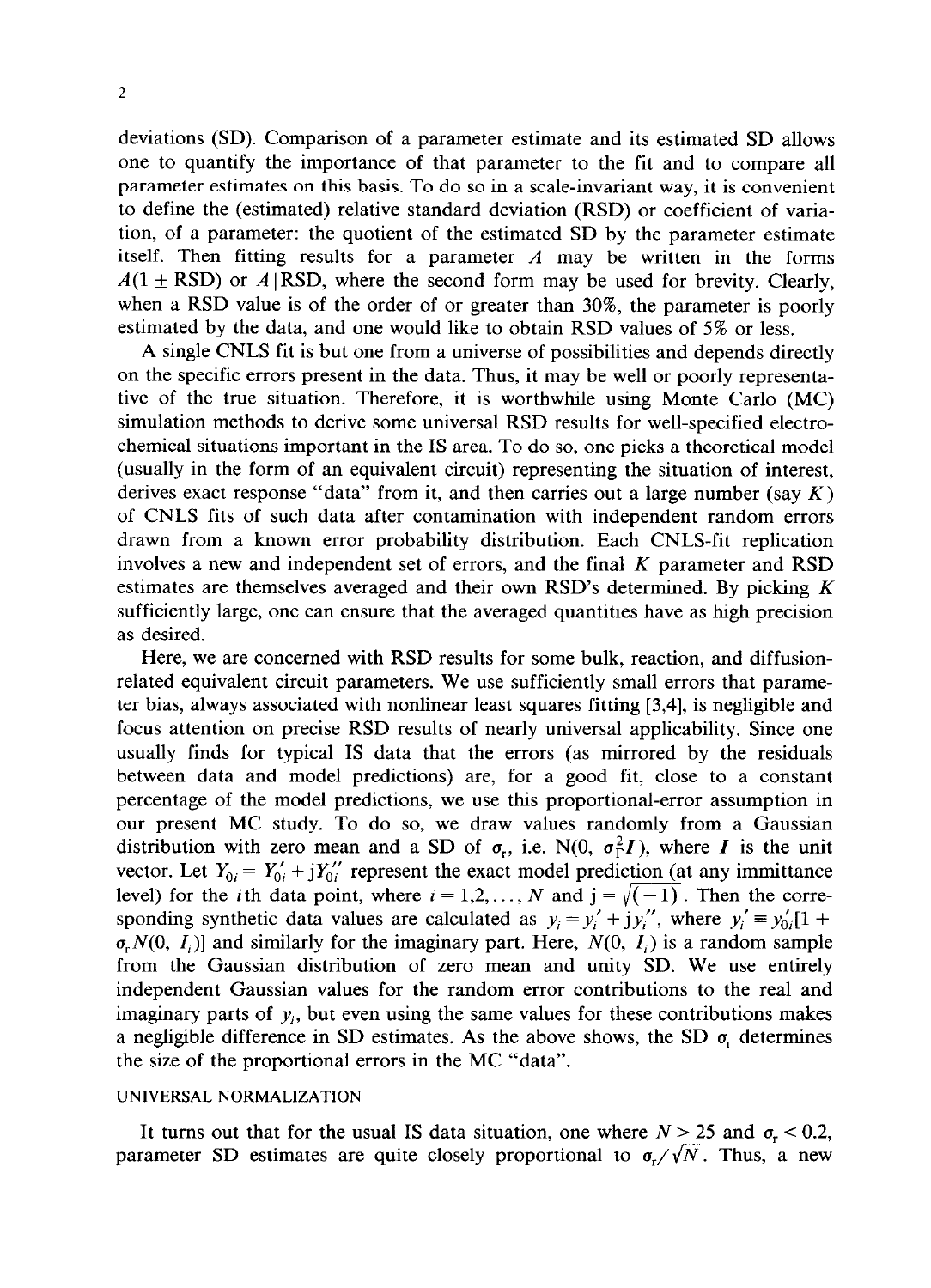quantity, the normalized RSD,  $S_N = (\sqrt{N}/\sigma_r)RSD$ , will be essentially independent of  $N$ ,  $\sigma_r$ , and the parameter magnitude, and is thus of universal utility. Our results are therefore presented in terms of this quantity. In order to compare them with RSD estimates from a single CNLS fit, one needs only the value of  $N$  and an estimate of  $\sigma_r$  for the fit. But when proportional errors are indeed present, it is found that  $S_F$ , the estimated SD of the CNLS fit, is an excellent estimate of  $\sigma_r$  [1–4] and may be used, along with  $N$ , to convert from  $S_N$  values to corresponding RSD ones or vice versa. Note that the  $N$  data values should be selected so that they span the frequency region of IS response of interest. When  $N$  is increased to reduce RSD estimates, the same region should still be so spanned since, of course, data points outside the area of interest will not produce such reduction.

Our MC calculations make use of the general and powerful CNLS program LEVM [1,3,4], which may be obtained from the department of one of the authors (JRM) at nominal cost. In carrying out the fitting, it is important that the weighting (or variance model) match the actual error character of the data as well as possible. Such matching was ensured in the present work by using FPWT: function proportional weighting [3,4]. The LEVM program also may be used to estimate the actual power,  $\xi$ , of the model components inherent in the data. When  $\xi$  is well determined (small RSD) and its estimate is close to unity, the assumption of proportional errors is verified and the present  $S_N$  values may be used with confidence.

### **BULK AND REACTION PARAMETERS**

One of the simplest IS situations, pertinent for either supported or unsupported conditions, is that where only bulk and electrode reaction effects appear in the data over the measured frequency range. Then the relevant equivalent circuit is that



Fig. 1. Dependence of the normalized relative standard deviations,  $S_N$ , of  $R_B$ ,  $R_R$ , and  $C_R$  on  $log(R_R/R_B)$  for bulk and electrode-reaction response.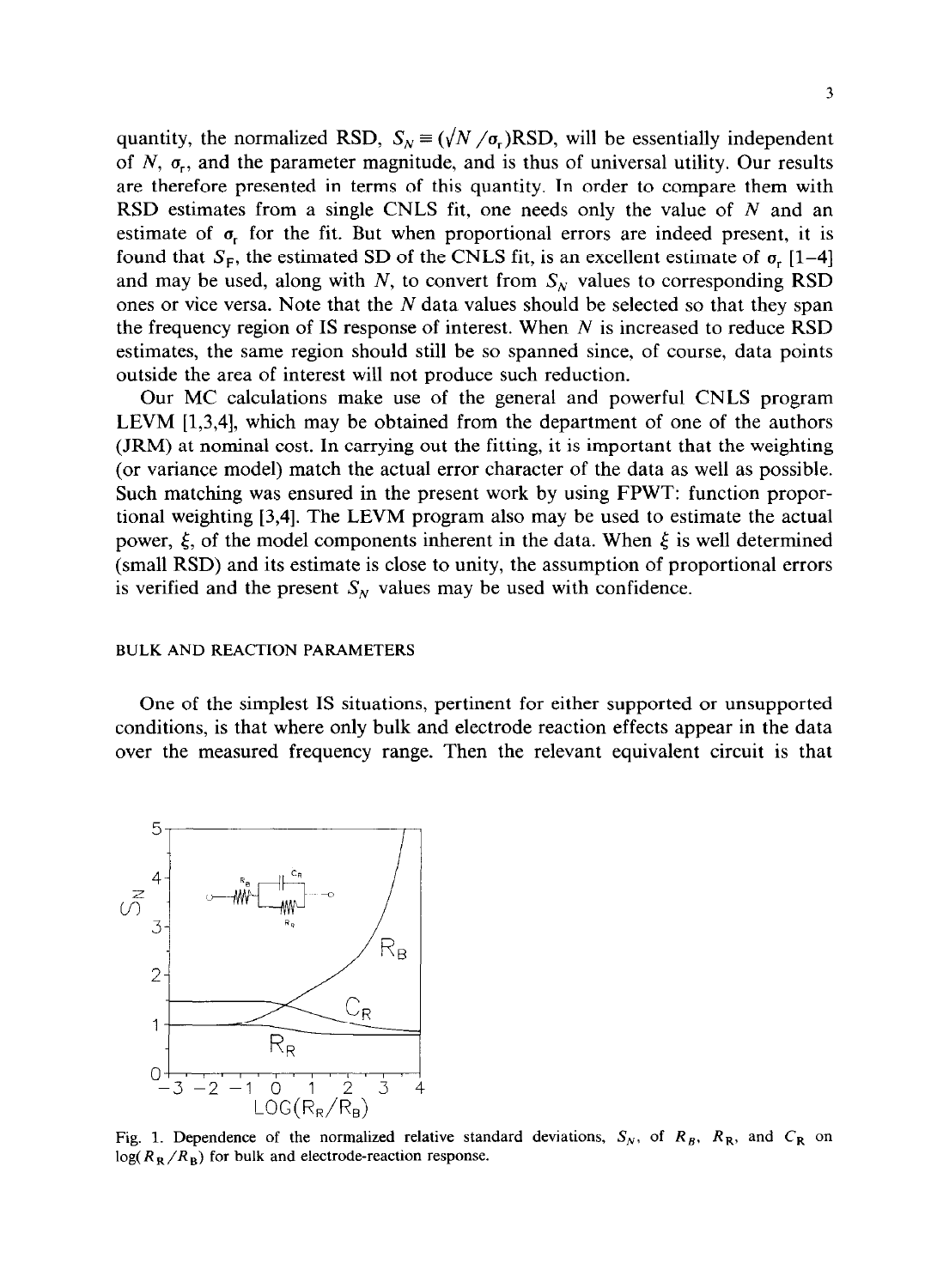shown in the inset of Fig. 1. There  $R_B$  is the bulk or solution resistance;  $R_R$  is the charge transfer reaction resistance, sometimes written as  $R_{\rm ct}$ ; and  $C_R$  is the reaction capacitance, the double-layer capacitance,  $C_{d1}$ . In addition, this and all other IS equivalent circuits must include the geometrical capacitance,  $C_e \ll C_{d}$ ), which is connected in the equivalent circuit between the two working electrodes of the system (ref. 2, p. 13ff). Since this capacitance is usually very small, its electrical effects are generally not important until very high frequencies (far above those where reaction effects usually appear); it is correspondingly difficult to determine from the data, and it is often omitted from the equivalent circuit, as is the case in the present work. When the impedance response of the Fig. 1 circuit is plotted in the complex plane, a circular arc begins at  $Z' = R_B$  and ends at  $Z' = R_B + R_B$ , the dc resistance.

Figure 1 shows the dependence of  $S_N$ , for each of the three parameters of the circuit, on the ratio  $R_R/R_B$ . The various curves are identified by the parameter whose  $S_N$  is plotted. Although either  $R_R$  or  $R_B$  or both of these quantities may be varied here, it is necessary that the frequency range extend over the range of principal variation of the data in order that the present results apply. In particular, one needs a range of the angular frequency  $\omega$  extending from the frequency of the peak,  $\omega_0 = R_R C_R$ , to values where  $|Z''_{\text{min}}|/|Z''_{\text{max}}|$  is less than about 0.1. If the complex plane arc is unsymmetrical, data points are needed on both sides of its peak. Although all the RSD results of the present work involved data points taken at equal intervals of  $\log(\omega/\omega_0)$ , very nearly the same values may be expected with a different spacing of points as long as the main data variation is adequately covered.

As Fig. 1 shows, when  $R_B$  is much smaller than  $R_R$  CNLS fitting cannot resolve  $R_B$  accurately. For example, when  $R_R/R_B = 10^4$ ,  $N = 33$ , and  $\sigma_r = 0.1$ , the RSD of  $R<sub>B</sub>$  is about 15%, and it increases rapidly as the ratio increases further. Interestingly, the situation is different at the other end of the scale where  $R<sub>R</sub>$  is much smaller than *R,.* At first glance the results shown for this region may seem counterintuitive. We see that the  $S_N$ 's for both  $R_R$  and  $C_R$  approach limiting values. How is it possible to obtain good estimates of  $R_R$  when it is of practically negligible size compared to  $R_B$ ? The difference between the  $S_N$  response for  $R_B$  and that for  $R_R$  arises because of the presence of  $C_R$  in parallel with  $R_R$ , leading to Z'' values which involve both  $C_R$  and  $R_R$  but not  $R_R$ . For  $R_R/R_B = 10^{-3}$  and the same N and  $\sigma_r$  values as above, the RSD of  $R_R$  is only about 1.7%.

Although, as Fig. 1 demonstrates, the  $S_N$  of  $R_R$  is small and essentially independent of the ratio  $R_R/R_B$  for values of this ratio between 0.1 and 0.001, the resolution power of CNLS, while extremely high, is limited. We thus cannot expect constancy of  $S_N$  to continue as the ratio approaches sufficiently close to zero when  $\sigma_r$  is non-zero. In fact, when  $R_R/R_B$  has decreased to 10<sup>-6</sup>, adequate estimates of  $R_R$  and  $C_R$  can no longer be obtained for  $\sigma_r = 0.1$ , and their RSD's become meaningless. For  $R_B = 10^3 \Omega$ ,  $R_R = 1 \Omega$ , and  $C_R = 1 \mu$ F, for example, some actual proportional errors in Z' may be larger than 150  $\Omega$  for  $\sigma_r = 0.1$ , while the magnitude of the parallel  $R_R C_R$  combination is less than 1. Although CNLS fitting can still resolve  $R_R$  and  $C_R$  with this 150 : 1 situation, it fails for  $R_B = 10^6 \Omega$  where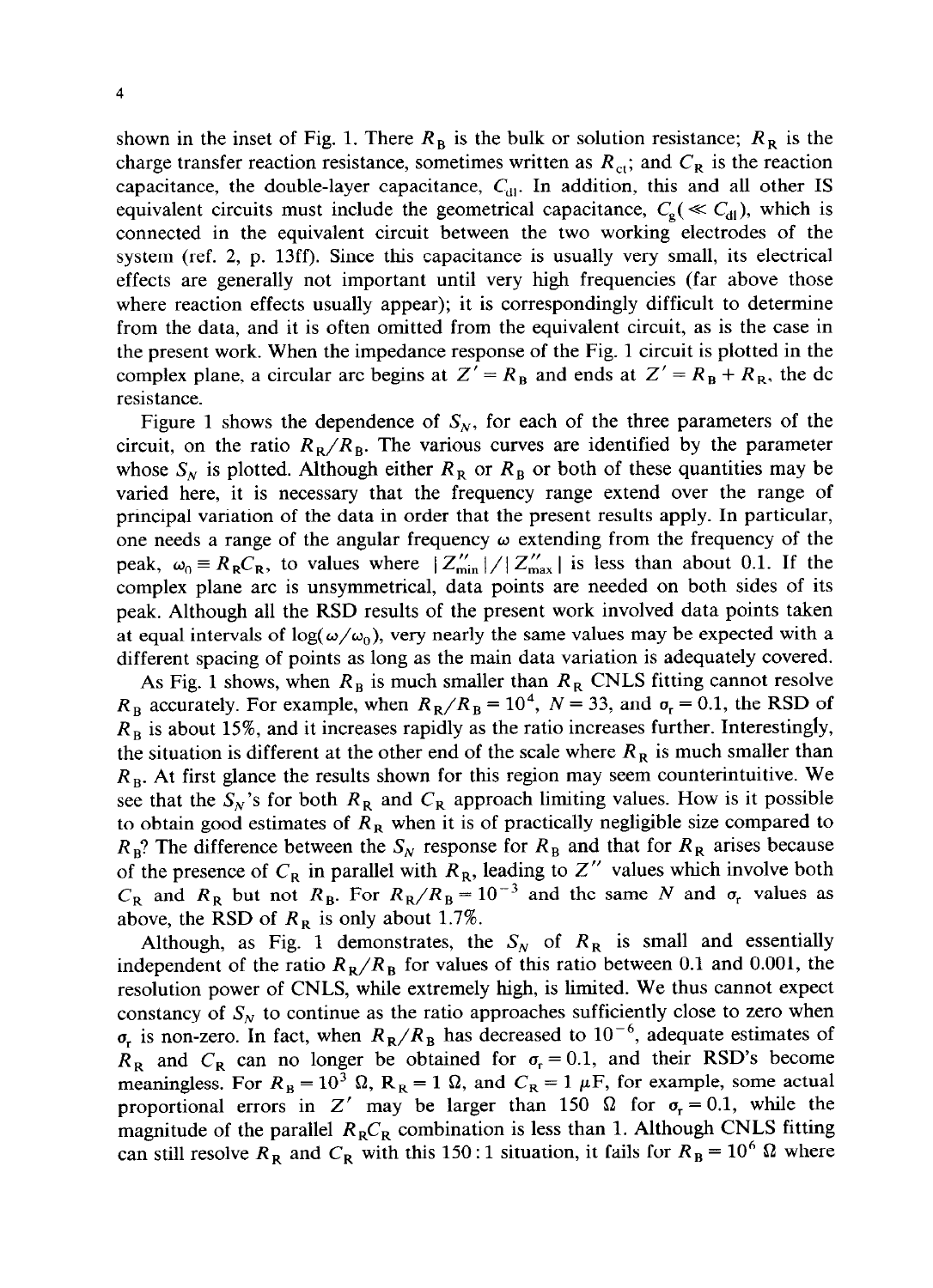the ratio is 150,000:1 or greater. For a sufficiently small  $\sigma_r$ , however, resolution would still be possible even with such a large ratio.

Because of their normalization,  $S_N$  and RSD values are the same for a quantity such as  $R_R$  and for its inverse. Since the inverse of  $R_R$  is proportional to the product of the equilibrium concentration of the reacting species and its reaction rate constant, the present results show how precisely this product can be determined by CNLS fitting. We see that when all other effects are negligible in the measurement frequency range, so that the circuit shown in Fig. 1 is all that is needed, the RSD of this product will be gratifyingly small. When the uncertainty of the concentration is much less than that of the rate constant, the RSD of  $R<sub>R</sub>$  given above applies to the rate constant as well, showing that even with a relatively small number of data points and the appreciable  $\sigma_r$  value of 0.1, even a very large rate constant (and a correspondingly small value of  $R_R/R_B$ ) can still be determined with uncertainty of less than 2%.

The present results represent lower limits to what one would expect, on the average, from fitting a single data set. If such fitting yields appreciably larger RSD values than those calculated from the present  $S_N$  results when  $\xi$  is found to be close to 1, it implies that there are systematic errors present, and/or the errors are not drawn from a Gaussian distribution in the fashion assumed above. It is worth mentioning, however, that only small changes in the results occur when the errors are samples from a uniform rather than a Gaussian distribution. For example, for  $R_R/R_B = 1$ ,  $N = 33$ , and  $\sigma_r = 0.1$ , the RSD's of  $R_B$ ,  $R_R$  and  $C_R$  change only in the second or third decimal place from their Gaussian values of  $2.3\%$ ,  $1.6\%$ , and  $2.5\%$ , respectively.

Finally, it should be mentioned that in the unsupported binary electrolyte situation, problems may possibly arise in using the present circuit to determine very fast reaction rates [5]. But these problems can be avoided by using the model associated with the exact solution of the response problem [6] rather than the present equivalent circuit. This model is now available as a fitting choice in the LEVM CNLS program mentioned above and includes arbitrary reaction rates and mobilities of the positive and negative charges present.

# **DIFFUSION EQUATIONS AND RESPONSE**

In this section some background on diffusion effects in IS is presented in preparation for the following discussion of  $S_N$  results for diffusion-related RSD's. The first analysis of diffusion in a supported electrolyte under small-signal ac conditions appeared in the classic paper of Warburg [7]. He considered the situation implicitly where the diffusion length,  $I<sub>D</sub>$ , was negligible compared to the extent of the region available for diffusion (e.g., the effective separation between electrodes, *L,* or the thickness of a diffusion layer at an electrode). Diffusion under such conditions, i.e. the ordinary Warburg response, may be termed, with slight exaggeration, infinite-length diffusion (ILD) as compared with physically realistic finite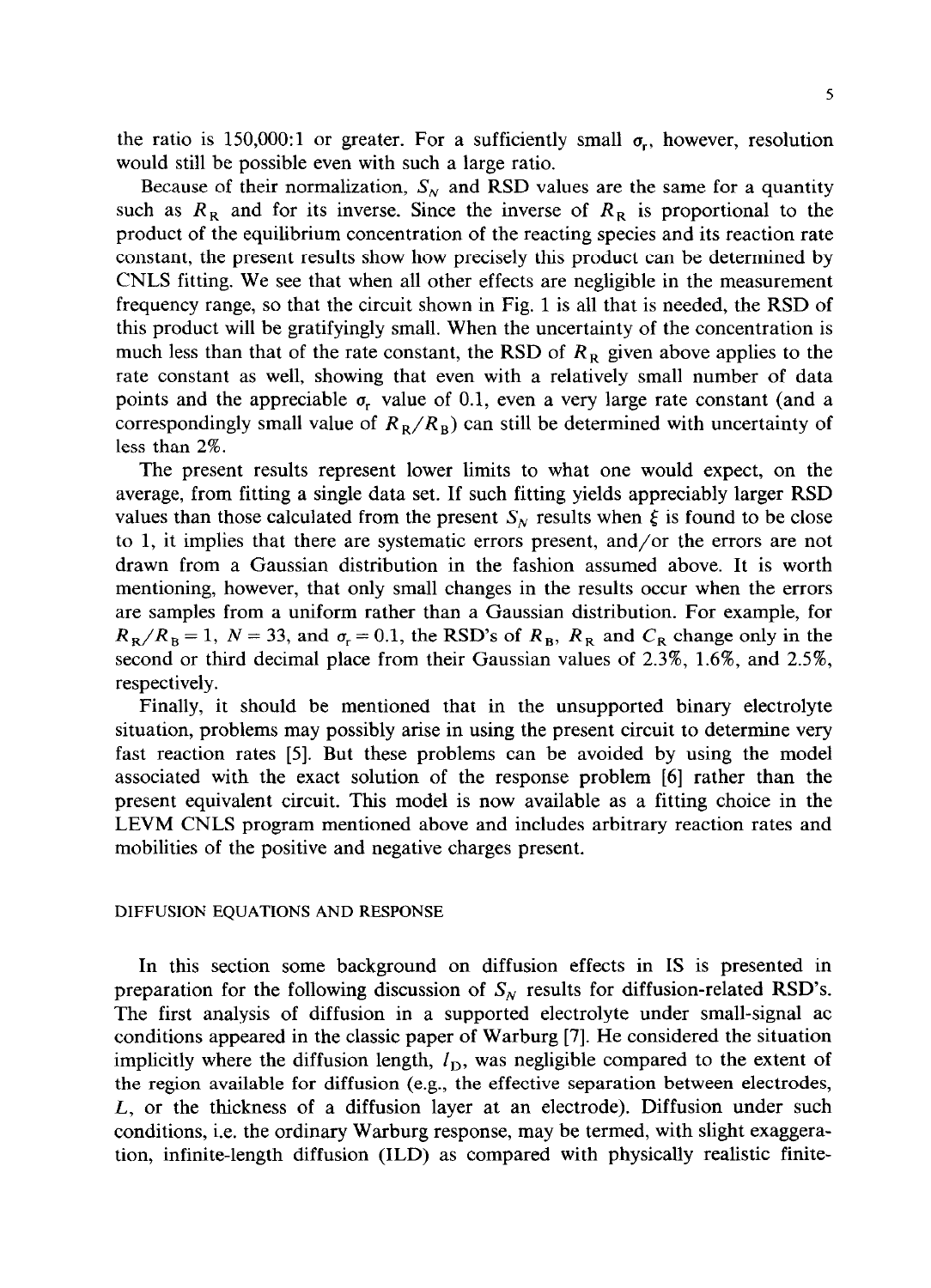length diffusion (FLD). All FLD reduces to ILD when the applied frequency is sufficiently high that  $l_{\rm D} \ll L$ .

Since Warburg's pioneering work, much attention has been given to the effects of diffusion of charged species in supported and unsupported liquid or solid electrolytes and of mobile uncharged species in electrolytes and in electrodes [e.g., 3, 8-101. All AC diffusion response involves a characteristic dimensionless frequency-dependence variable, s, which can be expressed as

$$
s = (j)^{1/2} (L_e / l_D) = (j\omega \tau_D)^{1/2} = (j\omega / D_e)^{1/2} L_e
$$
 (1)

where  $D_e$  is an effective diffusion coefficient,  $I_D = (D_e/\omega)^{1/2}$ , and  $\tau_D = (L_e^2/D_e)$ . Here,  $L_e$  is  $L/2$  for diffusion between identical, plane, parallel electrodes, and is L for diffusion in a diffusion layer, half-cell, or in an electrode, each of effective thickness *L.* 

When the diffusing species is either uncharged or charged but present in a supported electrolyte,  $D_e$  is just the diffusion coefficient of this species. Note, however, that the diffusion coefficient must be multiplied by the thermodynamic factor [ll] when concentrations are sufficiently high that activity coefficients must be used. This, and the following modification, have recently appeared [12] without attribution to earlier work. For a binary electrolyte, where both negative and positive diffusing species are present with diffusion coefficients  $D_n$  and  $D_p$  and valence numbers  $z_n$  and  $z_p$ , it has been found that [3,6,10]

$$
D_{\rm e} = D_{\rm n} D_{\rm p} (z_{\rm n} + z_{\rm p}) / (D_{\rm n} z_{\rm n} + D_{\rm p} z_{\rm p})
$$
 (2)

a result that reduces to just *D* when  $D_n = D_p = D$ .

Consider first just the impedance  $Z_{\text{DG}}$  arising from diffusion of a neutral species in an electrode without electrode reaction or adsorption contributions. The diffusing species is produced by the electrode reaction at the surface of the electrode abutting an electrolyte, diffuses through the electrode of thickness *L,* and exchanges with the ambient atmosphere at the far side with an exchange rate constant  $k<sub>G</sub>$ . The present diffusion process is fully analogous electrically to wave motion along an *RC*  transmission line with arbitrary terminating resistance and is thus more general than other diffusion processes discussed below. In the electrode diffusion case, the effective terminating resistance is proportional to  $1/k<sub>G</sub>$  and the impedance is given by  $[13]$ 

by [13]  
\n
$$
Z_{DG}(\omega) = R_D \left[ \frac{\rho + (s) \ \text{ctnh}(s)}{s^2 + (\rho s) \ \text{ctnh}(s)} \right] = R_D \left[ \frac{1 + \rho \left\{ \tanh(s)/s \right\}}{\rho + (s) \ \text{tanh}(s)} \right]
$$
\n(3)

where  $\rho = (L_e/D_e)k_G$  is a normalized, dimensionless rate constant and  $R_D$  is proportional to  $R_R$ . Equation (3) shows that  $Z_{DG}(0) = (1 + \rho^{-1})R_D$ .

Two limiting cases of the eqn (3) result are of particular interest. First, when  $\rho \rightarrow \infty$  one obtains the usual FLD response result, termed just  $Z_{\text{D}}$  here,  $Z_{\text{D}}(\omega) = R_{\text{D}}[\tanh(s)/s]$  (4)

which also applies for the important case of diffusion of a charged species in a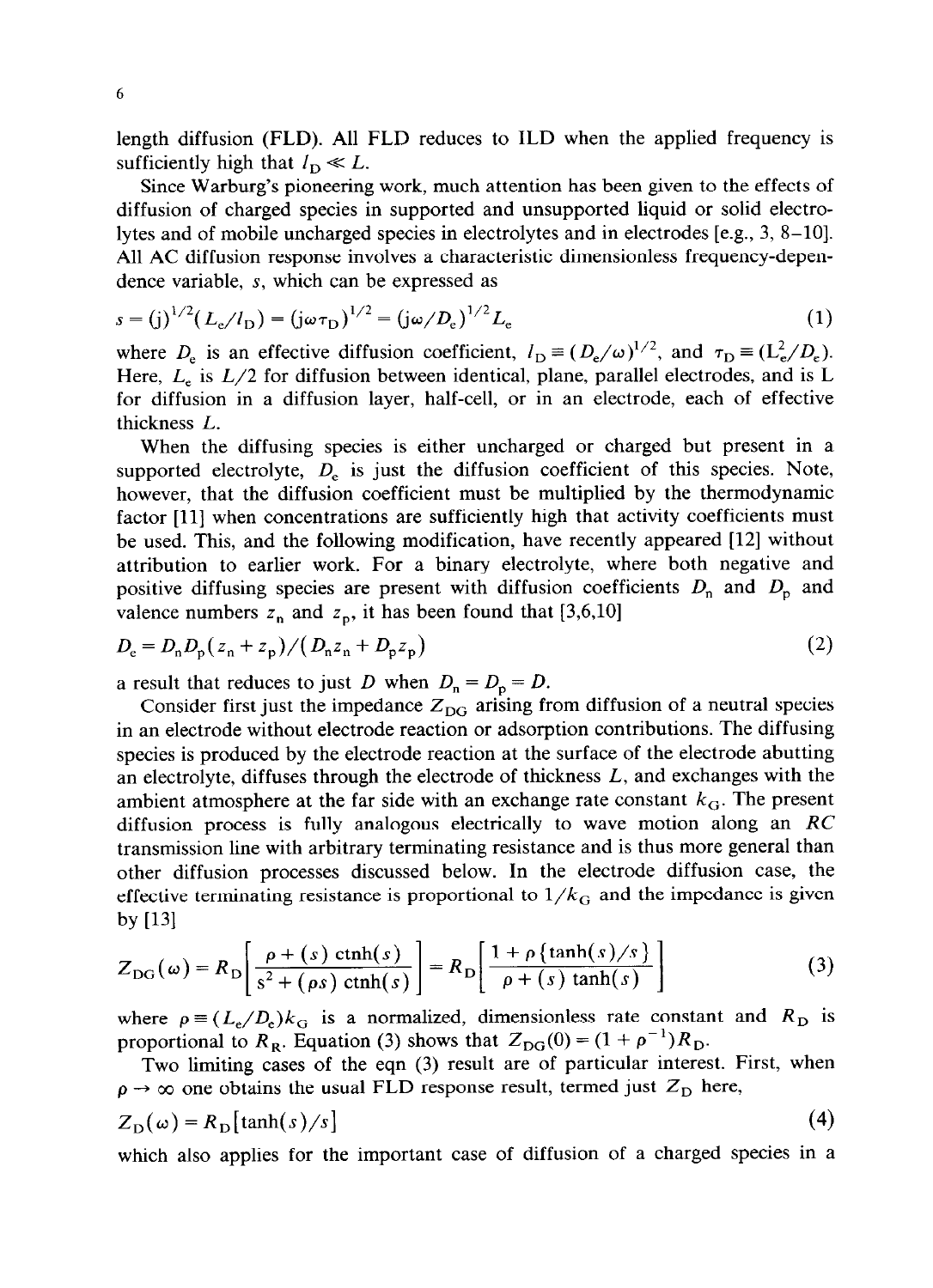

Fig. 2. Complex plane response of the general-diffusion impedance expression, eqn. (3), for several choices of  $\rho$ , the normalized exchange rate constant.

supported electrolyte with identical electrodes [2(pp. 60,88,105),3,8,10]. Note that a much more complex result is found when the electrodes are not identical [14]. Equation (4) applies to high accuracy in the identical-electrodes, unsupported binary electrolyte situation as well, so long as both species are mobile [3,5,6,8,10].

The other limiting case is that where  $\rho \rightarrow 0$ ; then eqn. (3) reduces to

$$
Z_{D0}(\omega) = R_D[\text{ctnh}(s)/s] \tag{5}
$$

This expression applies not only for diffusion of a neutral particle without exchange with the ambient atmosphere (complete blocking) [13,15], but also to the diffusion of a charged species in a supported electrolyte where a reaction occurs at one electrode and the other is completely blocking (i.e., restricted diffusion) [14,16,17].

Figure 2 shows the complex-plane response of  $Z_{DG}(\omega)/R_{D}$  for a variety of  $\rho$ values. Here, the arrow indicates the direction of increasing frequency, and the frequency ratio between adjacent points is  $10^{0.05}$ . For  $\rho = 0$ , the maximum value of  $Z_{DG}(\omega)/R_D$ , attained at the low-frequency end of the response, where it becomes capacitative, is just  $1/3$ . Note that when  $\rho$  is very small but non-zero, the response is primarily a circular arc with a limiting low frequency value of  $(1 + \rho^{-1})R_D$ , and with a very small ILD region buried at the left comer. In order to distinguish such response from that of a pure circular arc arising from a resistor and capacitor in series, the high-frequency end of the data must be examined carefully. If the data have relatively low errors, CNLS fitting using the full expression for  $Z_{DG}$ , available in LEVM, compared to that for a full semicircle should allow the proper choice to be made.

Further ambiguity is possible at the other end of the scale as well. As Fig. 2 shows, when  $\rho \geq 1$  the response shape is still close to that for  $\rho = \infty$ . CNLS fitting of exact  $Z_{\text{DG}}$  response data with the  $Z_{\text{D}}$  response function of eqn (4) shows that a pretty good fit can be obtained even with  $\rho = 1$ , but the difference between the fitted response and the original data would be evident in a complex-plane plot for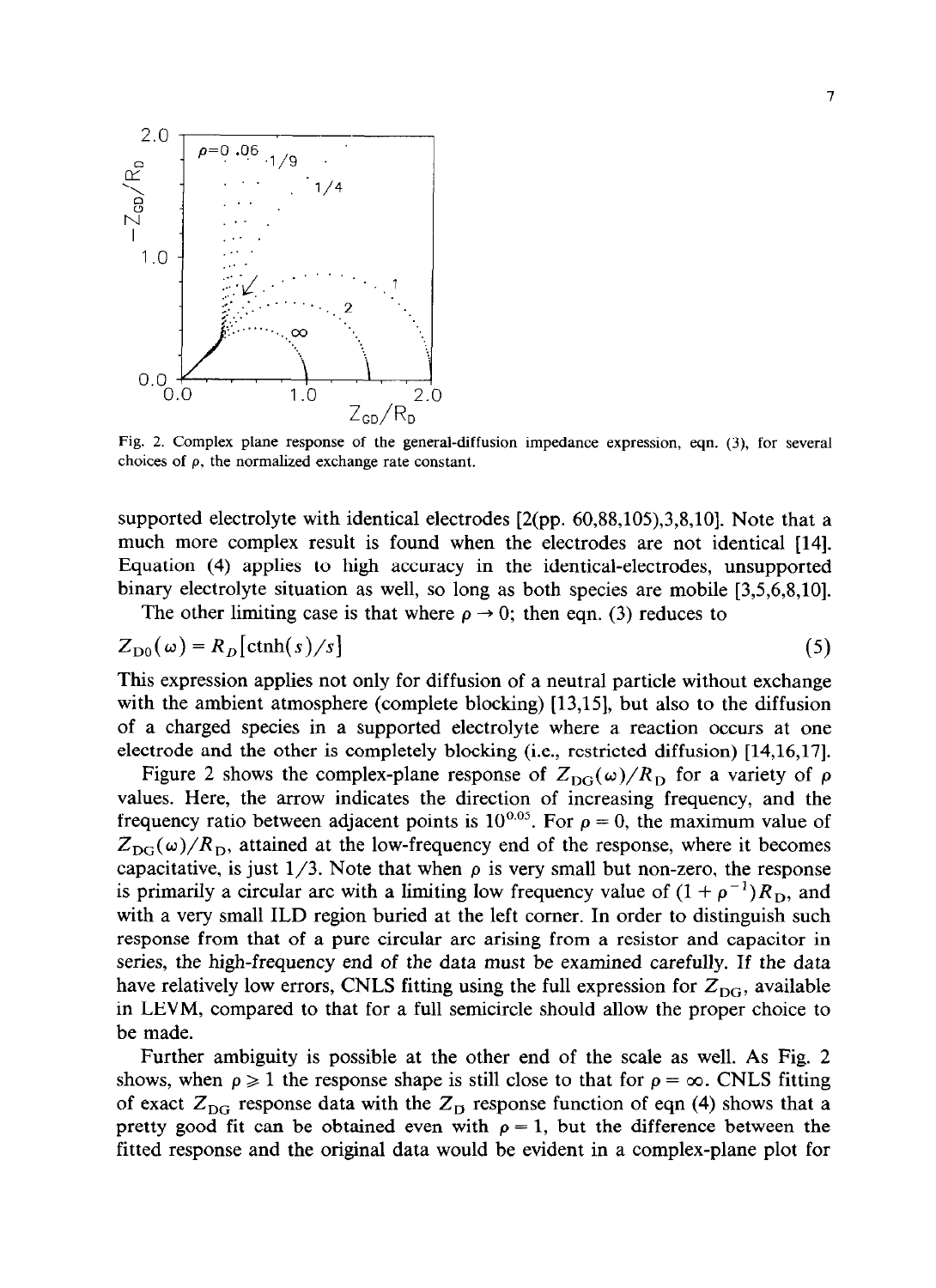real data unless their errors were appreciable. But as  $\rho$  becomes larger than 1, resolution becomes more and more difficult and will require exceptionally good data for  $\rho = 4$  or greater. The result is that if the true  $Z_{DG}$  response is confused with the ordinary FLD response and fitted with  $Z_{\text{D}}$ , the estimated  $\tau_{\text{D}}$  will be larger than it should be by a factor of about 3.7 for  $\rho = 1$ , reducing to about 1.6 for  $\rho = 4$ . These results suggest that  $\rho$  cannot be well distinguished from  $\infty$  when it is greater than 2 or so. This matter is further investigated quantitatively in the following section.

#### REACTION AND DIFFUSION PARAMETERS

We now consider parameter uncertainties for CNLS fitting of data that is well represented by a reaction resistance,  $R_R$ , in series with  $Z_{DG}$  or one of its simplifications. For actual data, the resistance in series with  $Z_{DG}$  will involve  $R_R$  and  $R_B$  in series, and even a series adsorption resistance if adsorption is present, but the present  $R_R$  may be reinterpreted as necessary. Although  $C_R$  will always be present, the time constant  $R_R C_R$  will usually be much smaller than  $\tau_D$ , since diffusion effects usually occur at very low frequencies. When this is the case, the effect of  $C_R$ is negligible in the frequency range spanning the diffusion response, and it may thus be neglected just as the effect of  $C_B \equiv C_g$  was neglected for the bulk-reaction calculations presented above.

Figure 3 shows results involving the  $Z_{\text{D}0}$  response. The data covered a frequency range for which  $-Z_{D0}''/R_D$  ranged from a maximum of about 1 to a minimum of about 0.018. The figure shows that the  $S_N$  of the series resistance, here  $R_R$ , rapidly becomes large as  $R_D/R_R$  increases, just as it did for the results of Fig. 1, but at an appreciably smaller value of the abscissa ratio. In addition,  $S_N$ 's of the other two parameters are considerably larger than those in Fig. 1. The corresponding results for the  $Z<sub>D</sub>$  response of Fig. 4 show that  $R<sub>D</sub>$  and  $\tau<sub>D</sub>$  can be appreciably better



Fig. 3. Dependence of the normalized relative standard deviations,  $S_N$ , of  $R_R$ ,  $R_D$ , and  $\tau_D$  on  $log(R_D/R_R)$  for electrode-reaction and restricted-diffusion ( $\rho = 0$ ) response.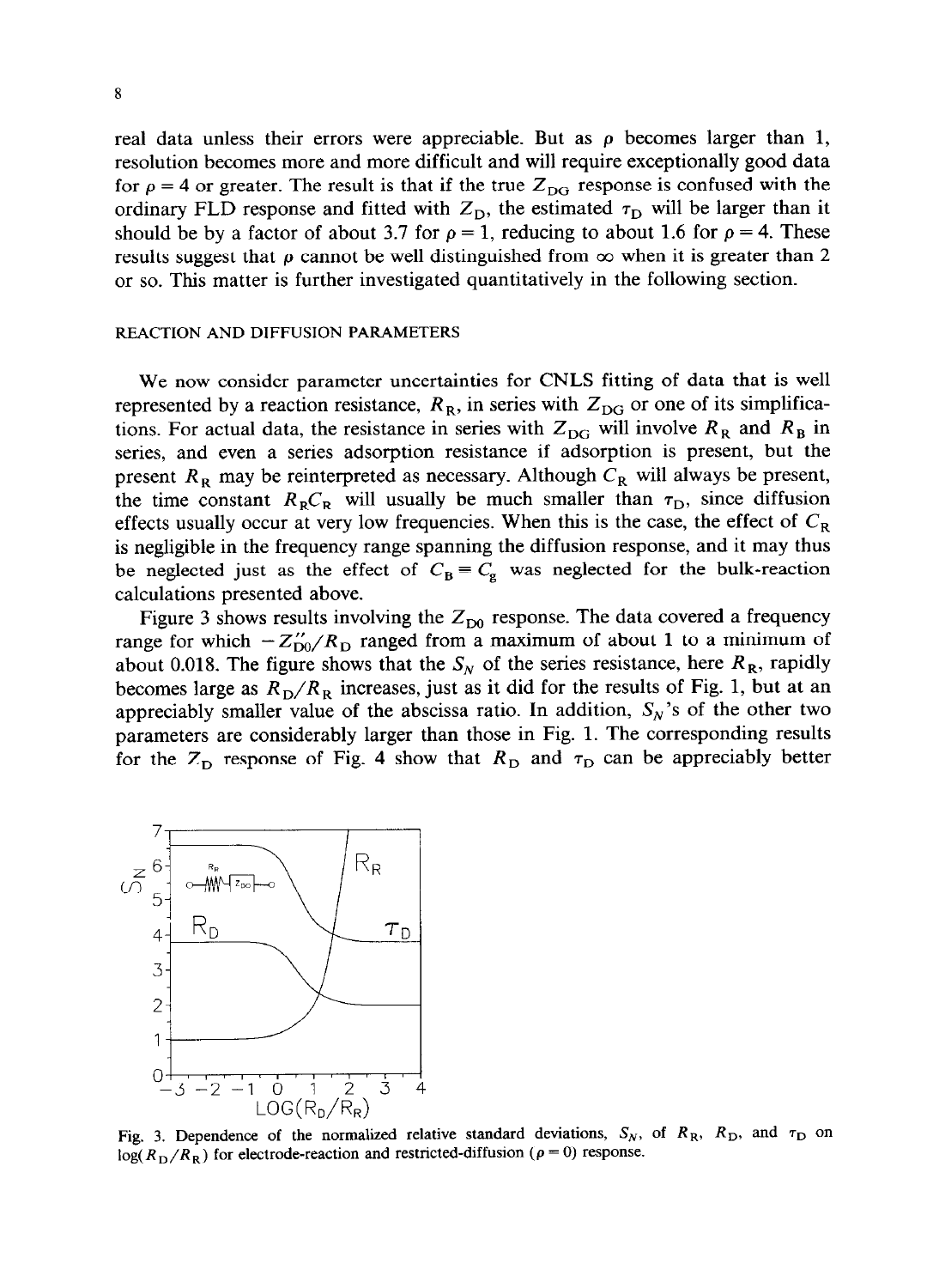

Fig. 4. Dependence of the normalized relative standard deviations,  $S_N$ , of  $R_R$ ,  $R_D$ , and  $\tau_D$  on  $log(R_D/R_R)$  for electrode-reaction and normal, FLD diffusion ( $\rho = \infty$ ) response.

determined for the  $Z_{\text{D}}$ , as compared to the  $Z_{\text{D}0}$ , response. Further,  $R_{\text{R}}$ , and so the electrode reaction rate, cannot be determined from CNLS fitting of the present circuits with adequate precision when  $R_R$  is less than about 0.01  $R_D$ . Note, however, that when pertinent data are available, it can be determined with good precision for the situation of Fig. 1.

Figure 5 shows how the  $S_N$ 's of the  $Z_{DG}$  parameters vary with the normalized exchange rate  $\rho$  when no series resistance is present. Note the use of a logarithmic scale for  $S_N$  here. It turns out that it is not always appropriate to use the parameter  $\rho$  directly in Eqn. (3) since it depends on both  $k_G$  and  $D_e$ . Let us define  $k_{\text{GN}} \equiv \rho/\tau_{\text{D}} = k_{\text{G}}/L_{\text{e}}$ , not a dimensionless quantity but one which does not involve  $D_e$ . The LEVM program allows either  $\rho$  or  $k_{GN}$  to be taken as a free or fixed



Fig. 5. Dependence of the normalized relative standard deviations,  $S_N$ , of  $R_D$ ,  $\tau_D$ ,  $k_{GD}$ , and  $\rho$  on  $\rho$  for the general diffusion response of eqn. (3).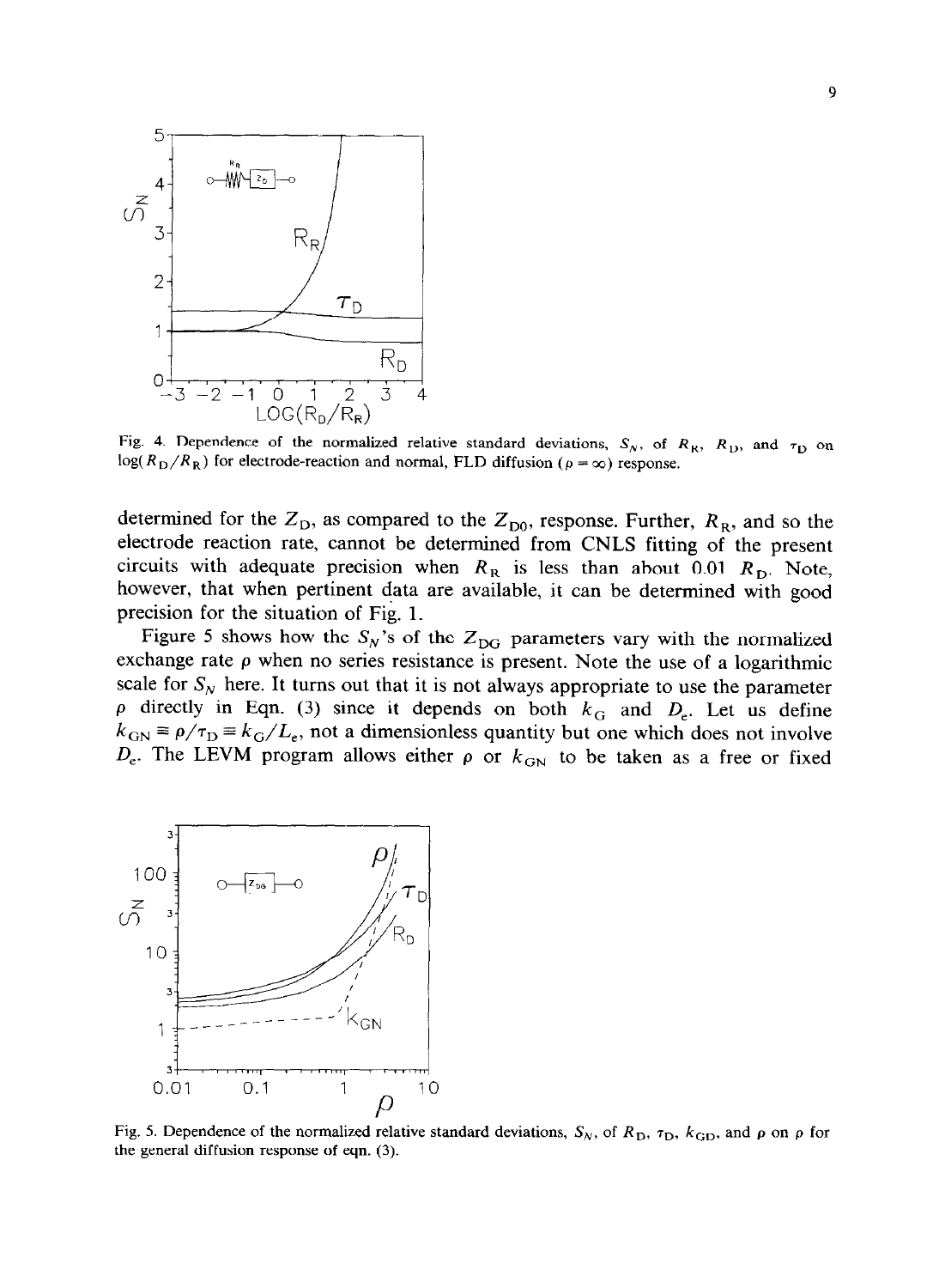

Fig. 6. Dependence of the normalized relative standard deviations,  $S_N$ , of  $R_R$ ,  $C_D$ ,  $R_D$ ,  $\tau_D$ ,  $k_{GD}$ , and  $\rho$ on  $\log(R_{\rm D}/R_{\rm R})$  with  $\rho = 1$  for electrode-reaction and general diffusion response.

parameter in the model defined by eqn. (3). For the MC runs involving  $k_{GN}$  free, the  $\tau_{\rm D}$  value used in generating the exact response was set to unity; thus  $\rho$  and  $k_{\rm GN}$ values were numerically the same for any choice of these quantities. The dashed  $S_N$ curve for  $k_{GN}$  in Fig. 5 shows that  $k_{GN}$  can be estimated with far less uncertainty than can  $\rho$ . In addition, the correlations between  $\rho$  or  $k_{GN}$  and other free parameters are appreciably reduced when  $k_{GN}$  is used as a free parameter instead of p. Nevertheless, the curves of Fig. 5 show that none of the free parameters of a CNLS  $Z_{DG}$  fit can usually be estimated with adequate precision when  $\rho$  is greater than two or three or so. As an example, with  $N = 56$  and the probably unrealistically low value of  $\sigma_r = 0.01$ , the RSD's of  $R_D$ ,  $\tau_D$ ,  $\rho$ , and  $k_{GN}$  are, respectively, about 4%, 8%, 32%, and 21% for  $\rho = 4$ . When fitting leads to a  $\rho$  estimate of two or more whose RSD is large, fitting with  $Z_{\rm D}$  rather than  $Z_{\rm DG}$  is then more appropriate.

Finally, Fig. 6 shows  $S_N$  results for a circuit involving  $Z_{DG}$  in series with  $R_R$  for data calculated with  $\rho$  fixed at unity. The results are similar to those of Figs. 1, 3, and 4, but note the larger  $S_N$  scale here. As before,  $k_{GN}$  results for  $S_N$  are much superior to  $\rho$  ones. The dashed curve below that marked  $R<sub>D</sub>$  involves yet another reparameterization of eqn. (3), again available in LEVM. For this choice, instead of taking  $R<sub>D</sub>$  as a free parameter, we use a capacitance  $C<sub>D</sub>$  instead and calculate the  $R<sub>D</sub>$  of eqn. (3) as  $\tau_D/C_D$ . Thus, the dashed line represents  $S_N$  results for  $C_D$ , and we see that they are 15% to 20% smaller than those for  $R<sub>D</sub>$  directly.

#### REFERENCES

- 1 J.R. Macdonald and L.D. Potter, Jr., Solid State Ionics, 23 (1987) 61.
- 2 J.R. Macdonald, in J.R. Macdonald (Ed.), Impedance Spectroscopy Emphasizing Solid Materials and Systems, Wiley, New York, 1987, p. 180ff.
- 3 J.R. Macdonald, in C. Gabrielli (Ed.), Proceedings of the First International Symposium on Electrochemical Impedance Spectroscopy, Electrochim. Acta, 35 (1990) 1483.